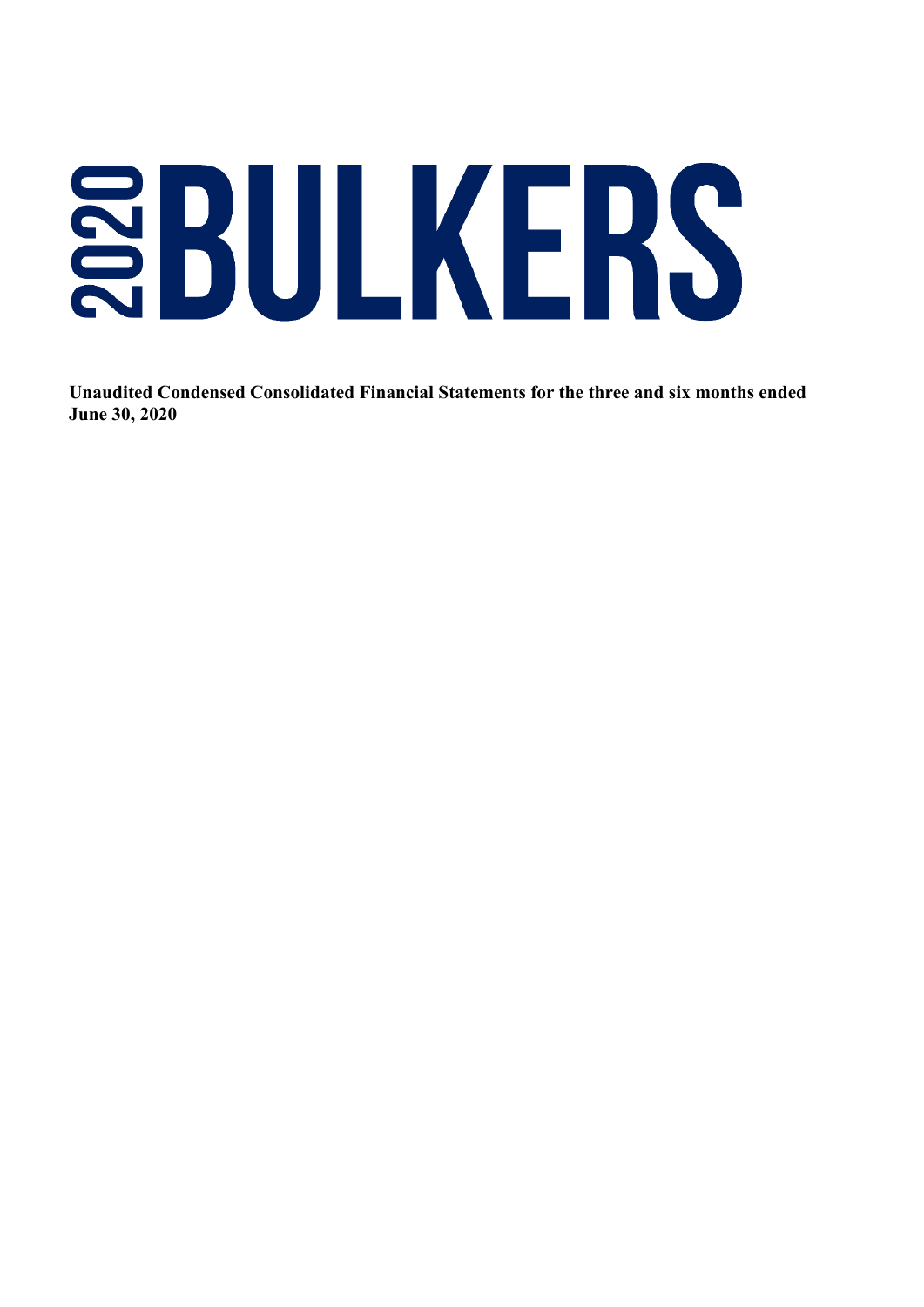# **Unaudited Condensed Consolidated Statements of Operations**

|                                                               | 3 months to<br><b>June 30,</b> | 3 months to<br><b>June 30,</b> | 6 months to<br><b>June 30,</b> | 6 months to<br><b>June 30,</b> |
|---------------------------------------------------------------|--------------------------------|--------------------------------|--------------------------------|--------------------------------|
| (In millions of US\$ except per share data)                   | 2020                           | 2019                           | 2020                           | 2019                           |
| <b>Operating revenues</b>                                     |                                |                                |                                |                                |
| Time charter revenues                                         | 10.8                           |                                | 18.6                           |                                |
| <b>Total operating revenues</b>                               | 10.8                           |                                | 18.6                           |                                |
| <b>Operating expenses</b>                                     |                                |                                |                                |                                |
| Vessel operating expenses                                     | (2.9)                          |                                | (5.3)                          |                                |
| Voyage expenses                                               | (0.5)                          |                                | (0.7)                          |                                |
| General and administrative expenses                           | (0.5)                          | (1.0)                          | (1.3)                          | (2.4)                          |
| Depreciation and amortization                                 | (2.2)                          |                                | (4.1)                          | $\overline{\phantom{a}}$       |
| <b>Total operating expenses</b>                               | (6.1)                          | (1.0)                          | (11.4)                         | (2.4)                          |
| <b>Operating profit (loss)</b>                                | 4.7                            | (1.0)                          | 7.2                            | (2.4)                          |
| Financial income (expenses), net                              |                                |                                |                                |                                |
| Interest expense, net of capitalised interest                 | (2.1)                          |                                | (4.2)                          |                                |
| Other financial expense                                       | (0.2)                          |                                | (0.3)                          |                                |
| Total financial income (expenses), net                        | (2.3)                          |                                | (4.5)                          |                                |
| Net income (loss) before income taxes                         | 2.4                            | (1.0)                          | 2.7                            | (2.4)                          |
| Income tax                                                    |                                |                                |                                |                                |
| Net income (loss)                                             | 2.4                            | (1.0)                          | 2.7                            | (2.4)                          |
| Per share information:                                        |                                |                                |                                |                                |
| Basic earnings (loss) per share                               | 0.11                           | (0.06)                         | 0.12                           | (0.15)                         |
| Diluted earnings (loss) per share                             | 0.11                           | (0.06)                         | 0.12                           | (0.15)                         |
| <b>Consolidated Statements of Comprehensive income (loss)</b> |                                |                                |                                |                                |
| Net profit (loss)                                             | 2.4                            | (1.0)                          | 2.7                            | (2.4)                          |
| Unrealized gain (loss) on interest rate swaps                 | (1.7)                          | $\overline{\phantom{a}}$       | (1.7)                          | $\blacksquare$                 |
| Other comprehensive income (loss)                             | (1.7)                          |                                | (1.7)                          | $\overline{\phantom{a}}$       |
| Total comprehensive income (loss)                             | 0.7                            | (1.0)                          | 1.0                            | (2.4)                          |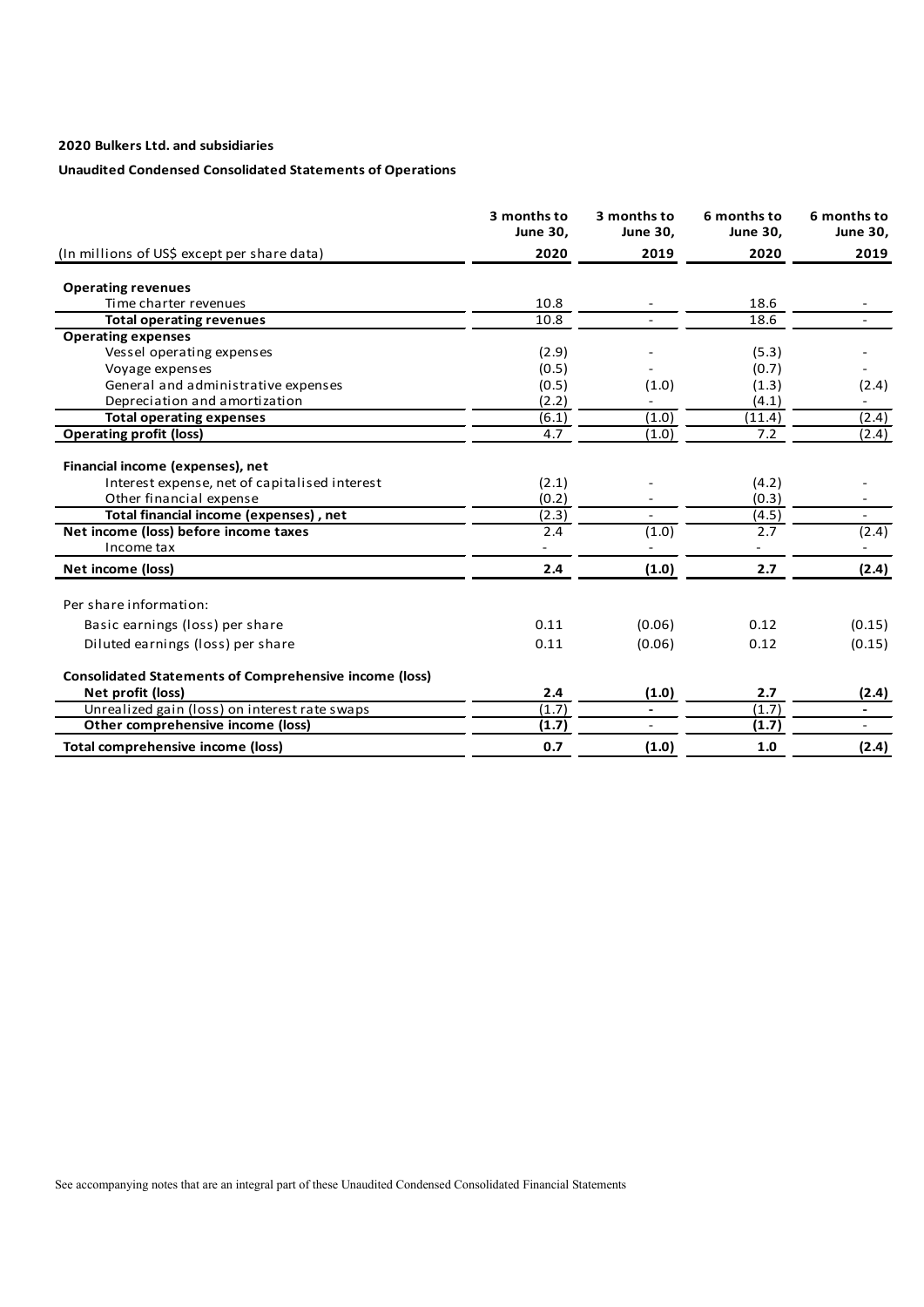# **Unaudited Condensed Consolidated Balance Sheets**

|                                                                         | <b>June 30,</b> | December 31,          |
|-------------------------------------------------------------------------|-----------------|-----------------------|
| (In millions of US\$)                                                   | 2020            | <b>2019 (audited)</b> |
| <b>ASSETS</b>                                                           |                 |                       |
| <b>Current assets</b>                                                   |                 |                       |
| Cash and cash equivalents                                               | 16.3            | 20.1                  |
| Restricted cash                                                         | 0.1             | 0.1                   |
| Trade receivables                                                       | 0.4             | 0.9                   |
| Accrued revenues                                                        | 0.5             |                       |
| Other current assets                                                    | 3.1             | 1.8                   |
| <b>Total current assets</b>                                             | 20.4            | 22.9                  |
| Long term assets                                                        |                 |                       |
| Vessels and equipment, net                                              | 378.0           | 188.8                 |
| Newbuildings                                                            |                 | 69.5                  |
| Other long-term assets                                                  | 0.2             | 1.9                   |
| <b>Total long-term assets</b>                                           | 378.2           | 260.2                 |
| <b>Total assets</b>                                                     | 398.6           | 283.1                 |
| <b>LIABILITIES AND EQUITY</b>                                           |                 |                       |
| <b>Current liabilities</b>                                              |                 |                       |
| Current portion of long-term debt                                       | 14.8            | 8.1                   |
| Accounts payable                                                        | 1.0             | 0.7                   |
| Accrued expenses                                                        | 3.2             | 2.7                   |
| Other current liabilities                                               | 1.1             | 1.2                   |
| <b>Total current liabilities</b>                                        | 20.1            | 12.8                  |
| Long term liabilities                                                   |                 |                       |
| Long-term debt                                                          | 238.2           | 132.0                 |
| Other long-term liabilities                                             | 2.4             | 0.2                   |
| <b>Total long-term liabilities</b>                                      | 240.6           | 132.2                 |
| <b>Commitments and contingencies</b>                                    |                 |                       |
| <b>Equity</b>                                                           |                 |                       |
| Common shares of par value US\$1.0 per share: authorized 75,000,000     |                 |                       |
| (2019:75,000,000). Issued and outstanding 22,170,906 (2019: 22,170,906) | 22.2            | 22.2                  |
| Additional paid-in capital                                              | 120.5           | 120.2                 |
| Accumulated other comprehensive income                                  | (1.7)           |                       |
| Accumulated deficit                                                     | (3.1)           | (4.3)                 |
| <b>Total shareholders' equity</b>                                       | 137.9           | 138.1                 |
| Total liabilities and shareholders' equity                              | 398.6           | 283.1                 |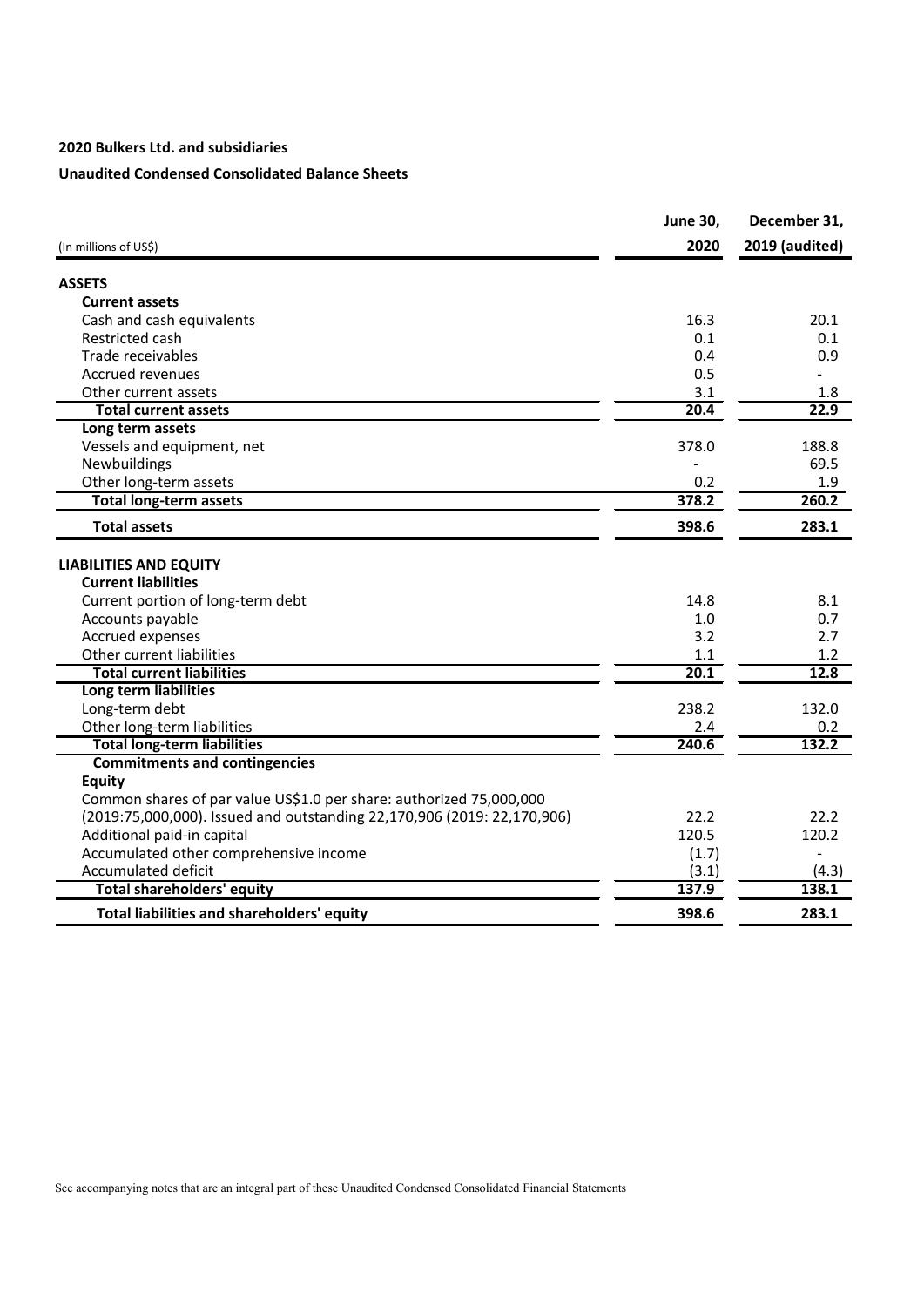# **Unaudited Condensed Consolidated Statement of Cash Flows**

|                                                                             | 3 months to<br>June 30, | 3 months to<br>June 30, | 6 months to<br><b>June 30,</b> | 6 months to<br>June 30, |
|-----------------------------------------------------------------------------|-------------------------|-------------------------|--------------------------------|-------------------------|
| (In millions of US\$)                                                       | 2020                    | 2019                    | 2020                           | 2019                    |
| Net profit (loss)                                                           | 2.4                     | (1.0)                   | 2.7                            | (2.4)                   |
| Share based compensation                                                    | 0.1                     | 0.5                     | 0.3                            | 1.0                     |
| Depreciation and amortization                                               | 2.2                     |                         | 4.1                            |                         |
| (Increase) decrease in accounts receivable                                  | (0.2)                   |                         | 0.5                            |                         |
| Increase (decrease) in accrued revenues                                     | (0.5)                   |                         | (0.5)                          |                         |
| Increase (decrease) in accounts payable                                     | (0.2)                   | (0.1)                   | 0.3                            |                         |
| Change in other current items related to operating activities               | 2.1                     | 0.2                     | 0.1                            | 0.3                     |
| Change in other long-term items related to operating activities             | 0.1                     |                         |                                |                         |
| Net cash provided by (used in) operating activities                         | 6.0                     | (0.4)                   | 7.5                            | (1.1)                   |
| <b>Investing activities</b>                                                 |                         |                         |                                |                         |
| Short term loan                                                             |                         | (0.9)                   |                                | (0.9)                   |
| Additions to newbuildings                                                   | (61.6)                  | (66.0)                  | (123.8)                        | (66.3)                  |
| Net cash used in investing activities                                       | (61.6)                  | (66.9)                  | (123.8)                        | (67.2)                  |
| <b>Financing activities</b>                                                 |                         |                         |                                |                         |
| Proceeds, net of deferred loan costs, from issuance of                      |                         |                         |                                |                         |
| long-term debt                                                              | 59.6                    | 7.4                     | 118.9                          | 5.8                     |
| Repayment of long-term debt                                                 | (2.9)                   |                         | (4.9)                          |                         |
| Dividends paid                                                              |                         |                         | (1.5)                          |                         |
| Net proceeds from share issuances                                           |                         | 59.7                    |                                | 62.7                    |
| Net cash provided by financing activities                                   | 56.7                    | 67.1                    | 112.5                          | 68.5                    |
| Net increase (decrease) in cash and cash equivalents<br>and restricted cash | 1.1                     | (0.3)                   | (3.8)                          | 0.1                     |
| Cash and cash equivalents and restricted cash at beginning                  | 15.3                    | 0.7                     | 20.2                           | 0.3                     |
| of period                                                                   |                         |                         |                                |                         |
| Cash and cash equivalents and restricted cash at end of period              | 16.4                    | 0.4                     | 16.4                           | 0.4                     |
| Supplemental disclosure of cash flow information                            |                         |                         |                                |                         |
| Non-cash settlement of convertible debt                                     |                         | (8.0)                   |                                | (8.0)                   |
| Non-cash share issuance                                                     |                         | 8.0                     |                                | 8.0                     |
| Interest paid, net of capitalised interest                                  | (0.9)                   |                         | (3.1)                          |                         |
| Income taxes paid                                                           |                         |                         |                                |                         |
|                                                                             |                         |                         |                                |                         |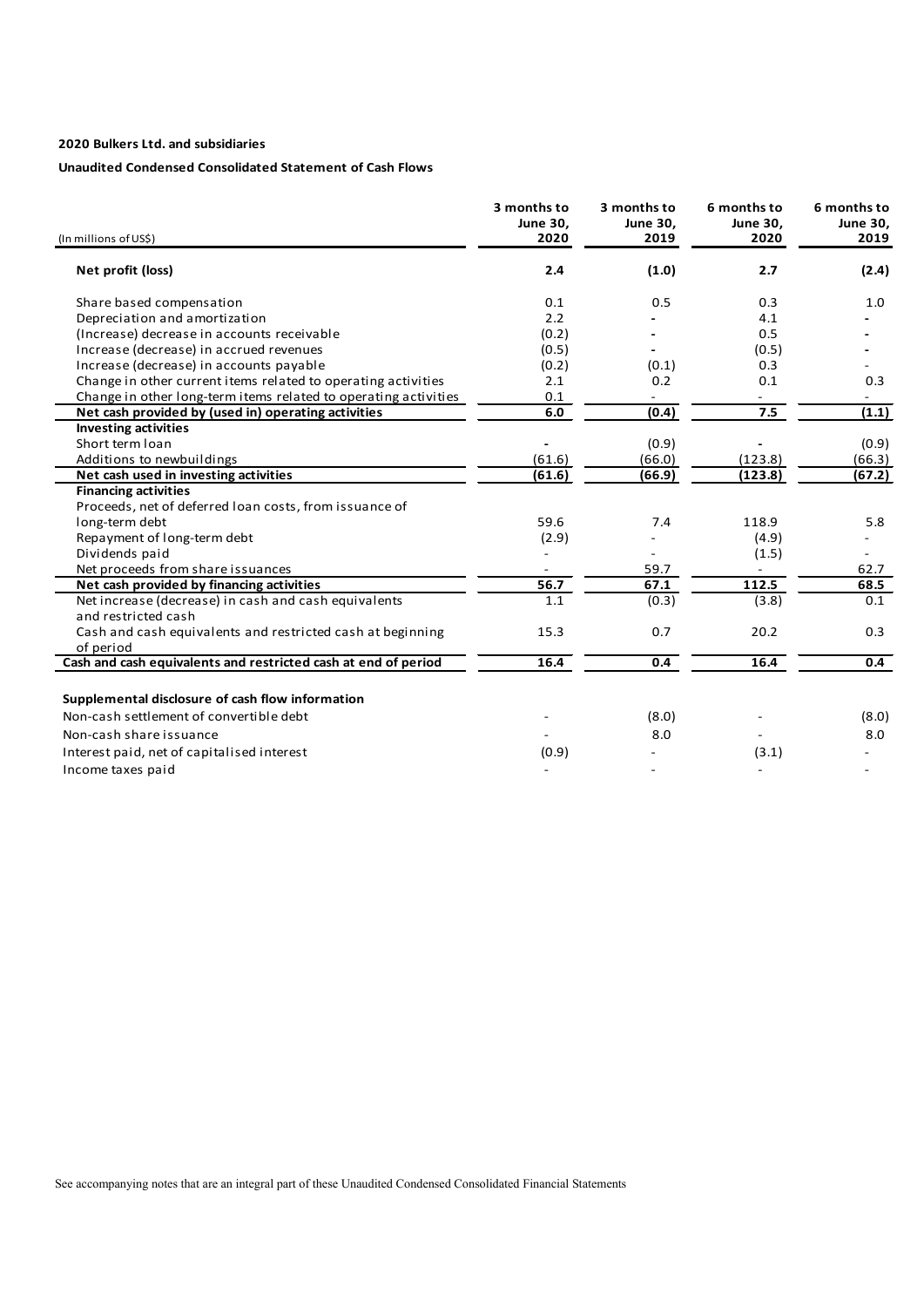# **Unaudited Condensed Consolidated Statements of Changes in Shareholders' Equity**

|                                                | Number of<br>shares | <b>Share</b><br>capital | <b>Additional</b><br>paid-in<br>capital | Other<br>compre-<br>hensive | <b>Retained</b><br>deficit | Total<br>equity |
|------------------------------------------------|---------------------|-------------------------|-----------------------------------------|-----------------------------|----------------------------|-----------------|
| (In millions of US\$, except number of shares) |                     |                         |                                         | income                      |                            |                 |
| Consolidated balance as of December 31, 2018   | 14 070 906          | 14.1                    | 55.1                                    |                             | (0.9)                      | 68.3            |
| Issue of common shares                         | 8 100 000           | 8.1                     | 65.1                                    |                             |                            | 73.2            |
| Equity issuance costs                          |                     |                         | (1.6)                                   |                             |                            | (1.6)           |
| Other transactions:                            |                     |                         |                                         |                             |                            |                 |
| Share based compensation                       |                     |                         | 1.0                                     |                             |                            | 1.0             |
| Total comprehensive loss for the period        |                     |                         |                                         |                             | (2.4)                      | (2.4)           |
| Consolidated balance as of June 30, 2019       | 22 170 906          | 22.2                    | 119.6                                   |                             | (3.3)                      | 138.5           |
| Other transactions:                            |                     |                         |                                         |                             |                            |                 |
| Dividends                                      |                     |                         |                                         |                             | (3.0)                      | (3.0)           |
| Share based compensation                       |                     |                         | 0.6                                     |                             |                            | 0.6             |
| Total comprehensive income for the period      |                     |                         |                                         |                             | 2.0                        | 2.0             |
| Consolidated balance as of December 31, 2019   | 22 170 906          | 22.2                    | 120.2                                   |                             | (4.3)                      | 138.1           |
| Dividends                                      |                     |                         |                                         |                             | (1.5)                      | (1.5)           |
| Share based compensation                       |                     |                         | 0.3                                     |                             |                            | 0.3             |
| Total comprehensive income for the period      |                     |                         |                                         | (1.7)                       | 2.7                        | 1.0             |
| Consolidated balance as of June 30, 2020       | 22 170 906          | 22.2                    | 120.5                                   | (1.7)                       | (3.1)                      | 137.9           |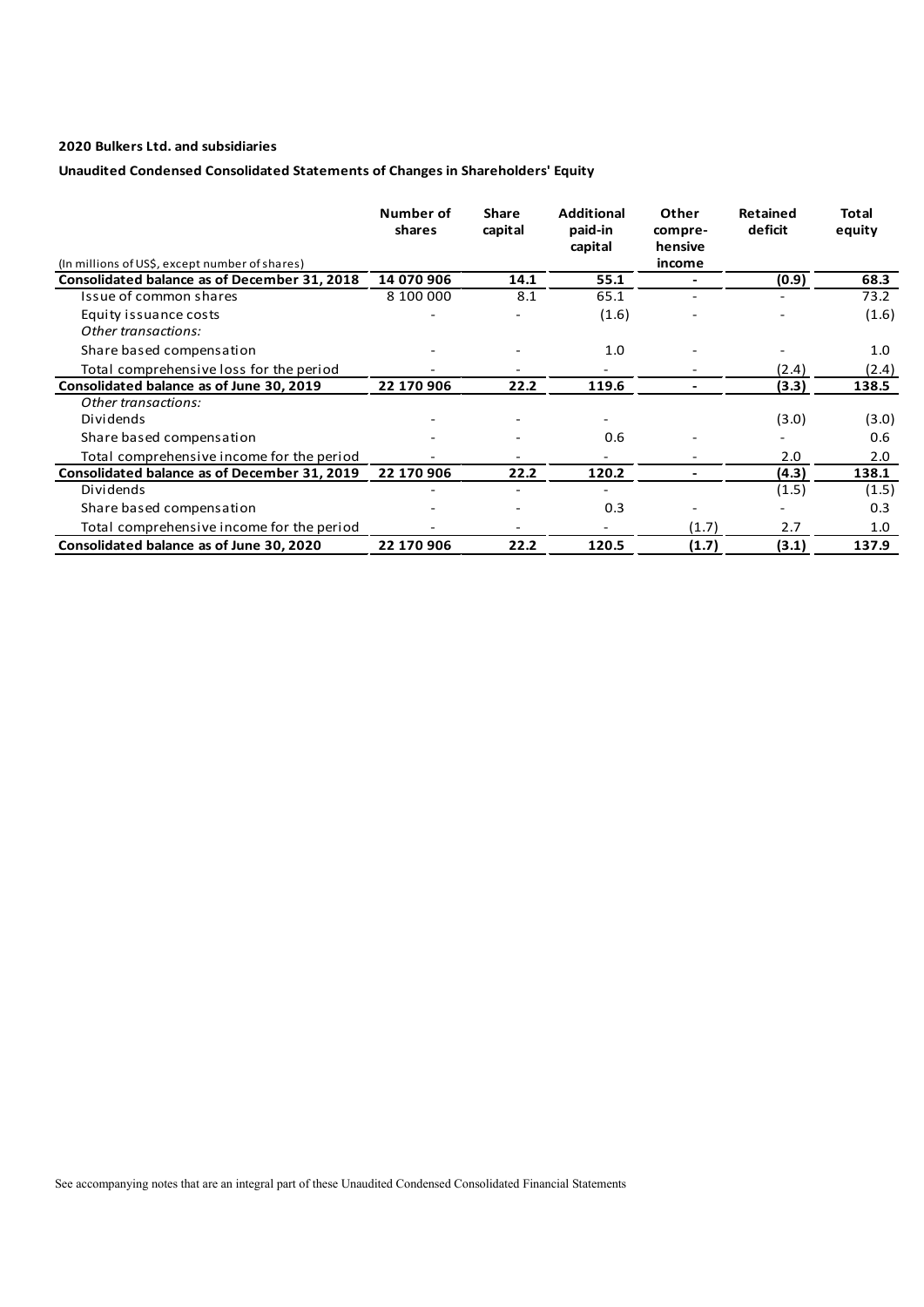# **2020 Bulkers Limited and subsidiaries Notes to the Condensed Consolidated Financial Statements**

# **1. GENERAL INFORMATION**

2020 Bulkers Ltd. (together with its subsidiaries, the "Company" or the "Group" or "2020 Bulkers") is a limited liability company incorporated in Bermuda on 26 September 2017. The Company's shares are traded on Oslo Axess under the ticker "2020".

2020 Bulkers is an international owner and operator of large dry bulk vessels. The Group has eight Newcastlemax dry bulk vessels in operation.

# **Basis of presentation**

Our condensed consolidated financial statements are prepared in accordance with accounting principles generally accepted in the United States of America (U.S. GAAP). The condensed consolidated financial statements include the assets and liabilities of the parent company and wholly-owned subsidiaries. All intercompany balances and transactions have been eliminated upon consolidation.

# **2. ACCOUNTING POLICIES**

The accounting policies adopted in the preparation of the condensed consolidated financial statements are consistent with those followed in the preparation of the Company's consolidated financial statements for the year ended December 31, 2019, except for interest rate hedging and as described in note 3.

# *Interest rate hedging*

The interest rate swaps are recognized at fair value. All the interest rate swaps are designated for hedge accounting. Gains or losses on the hedging instrument are recognized in other comprehensive income, to the extent that the hedge is determined to be effective. All other gains or losses are recognized immediately in the consolidated statements of operations.

The fair values of the interest rate swaps are disclosed in note 14. The fair value of the interest rate swaps is recognized and presented as a current asset or liability for maturity equal to or less than 12 months and a non-current asset or liability for maturity exceeding 12 months.

# **3. RECENTLY ISSUED ACCOUNTING STANDARDS**

# *Adoption of new accounting standards*

In June 2016, the FASB issued ASU No. 2016-13, Financial Instruments-Credit Losses (Topic 326): Measurement of Credit Losses on Financial Instruments, which revises guidance for the accounting for credit losses on financial instruments within its scope. The new standard introduces an approach, based on expected losses, to estimate credit losses on certain types of financial instruments and modifies the impairment model for available-for-sale debt securities. The guidance will be effective January 1, 2020, with early adoption permitted. Entities are required to apply the standard's provisions as a cumulative-effect adjustment to retained earnings as of the beginning of the first reporting period in which the guidance is adopted. The adoption, effective January 1, 2020, did not have a material impact on the condensed consolidated financial statements and related disclosures.

ASU 2020-04 Reference Rate Reform (Topic 848) - Facilitation of the Effects of Reference Rate Reform on Financial Reporting. The amendments provide temporary optional expedients and exceptions for applying U.S. GAAP to contracts, hedging relationships, and other transactions affected by reference rate reform if certain criteria are met. The applicable expedients for us are in relation to modifications of contracts within the scope of Topics 310, Receivables, 470, Debt, and Topic 842, Leases. This optional guidance has been adopted prospectively from April 1, 2020.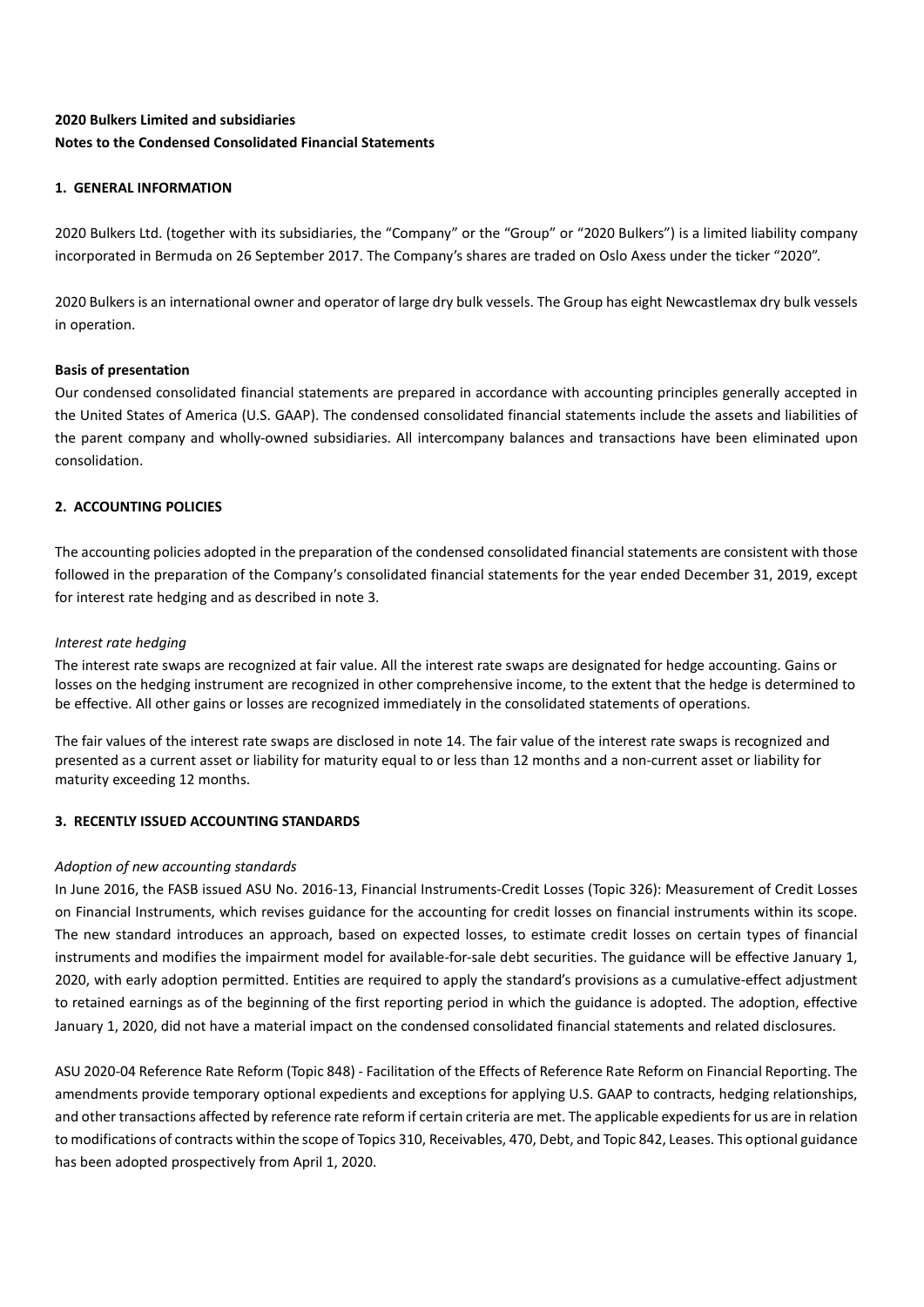ASU 2018-13 Fair Value Measurement (Topic 820): Disclosure Framework-Changes to the Disclosure Requirements for Fair Value Measurement Removes some disclosure requirements relating to transfers between Level 1 and Level 2 of the FV hierarchy. Introduces new disclosure requirements for Level 3 measurements. Date of adoption was January 1, 2020 and it did not have a material impact on the condensed consolidated financial statements and related disclosures.

#### **4. INCOME TAXES**

#### **Bermuda**

We are incorporated in Bermuda. Under current Bermuda law, we are not required to pay taxes in Bermuda on either income or capital gains. We have received written assurance from the Minister of Finance in Bermuda that, in the event of any such taxes being imposed, we will be exempted from taxation until March 31, 2035.

#### **Other jurisdictions**

Our subsidiary in Norway is subject to income tax. The estimate income tax expense for the six months ended June 30, 2020 is approximately US\$0.01 million. We do not have any unrecognized tax benefits, accrued interest or penalties relating to income taxes.

# **5. SEGMENT INFORMATION**

Our chief operating decision maker, or the CODM, being our Board of Directors, measures performance based on our overall return to shareholders based on consolidated net income. The CODM does not review a measure of operating result at a lower level than the consolidated group and we only have one reportable segment. Our vessels operate worldwide and therefore management will not evaluate performance by geographical region as this information is not meaningful.

#### **6. REVENUES**

The Company recognized revenues from eight contracts (described in note 9) for Bulk Sandefjord, Bulk Santiago, Bulk Seoul, Bulk Shanghai, Bulk Shenzhen, Bulk Sydney, Bulk Sao Paulo and Bulk Santosin the second quarter of 2020. Trade receivables of US\$0.4 million and accrued revenues of US\$0.5 million were recognized as of June 30, 2020. The Company has invoiced US\$0.8 million to customers which is not earned as of June 30, 2020 and the amount is recognized as other current liabilities.

#### **7. INTEREST EXPENSE**

|                                    | 3 months to<br>June 30, | 3 months to<br>June 30, | 6 months to<br><b>June 30,</b> | 6 months to<br>June 30, |
|------------------------------------|-------------------------|-------------------------|--------------------------------|-------------------------|
| (In millions of US dollars)        | 2020                    | 2019                    | 2020                           | 2019                    |
| Interest expense, gross            | 2.5                     |                         | 5.1                            |                         |
| Capitalized interest, newbuildings | (0.4)                   |                         | (0.9)                          |                         |
| Total                              | 2.1                     |                         | 4.2                            |                         |

#### **8. EARNINGS PER SHARE**

|                                                         | 3 months to | 3 months to | 6 months to | 6 months to     |
|---------------------------------------------------------|-------------|-------------|-------------|-----------------|
|                                                         | June 30,    | June 30,    | June 30,    | <b>June 30,</b> |
|                                                         | 2020        | 2019        | 2020        | 2019            |
| Basic earnings (loss) per share                         | 0.11        | (0.06)      | 0.12        | (0.15)          |
| Diluted earnings (loss) per share                       | 0.11        | (0.06)      | 0.12        | (0.15)          |
| Issued ordinary shares at the end of the period         | 22 170 906  | 22 170 906  | 22 170 906  | 22 170 906      |
| Weighted average number of shares outstanding - basic   | 22 170 906  | 16 942 335  | 22 170 906  | 15 612 573      |
| Weighted average number of shares outstanding - diluted | 22 170 906  | 16 942 335  | 22 170 906  | 15 612 573      |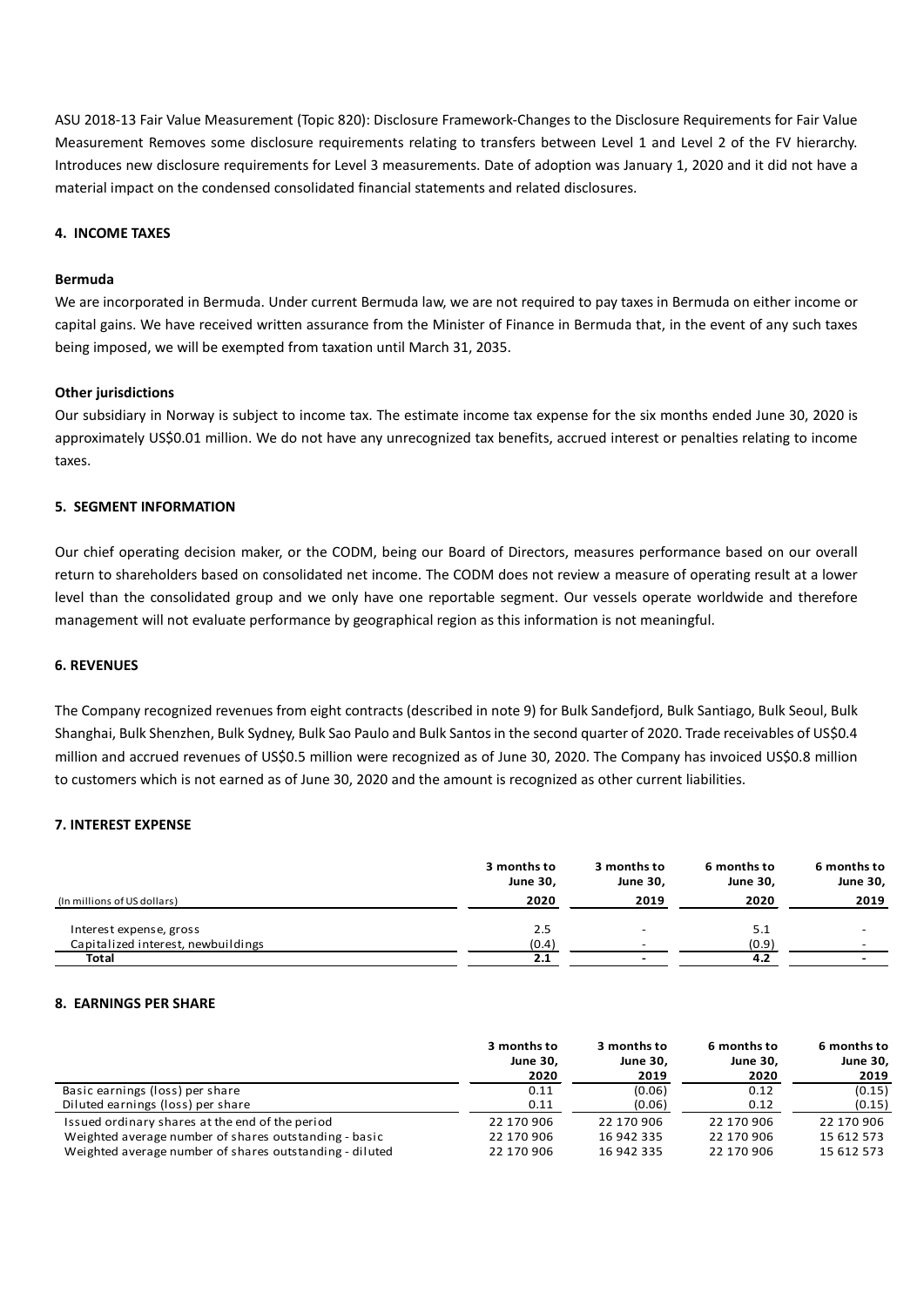# **9. LEASES**

#### *Lessor*

The Company has the following vessels on operating lease contracts:

| Vessel                      | Contract start I | Charterer            | Charter expiry                  | Gross rate/day, USD                                                                         |
|-----------------------------|------------------|----------------------|---------------------------------|---------------------------------------------------------------------------------------------|
| Bulk Sandefjord 13-Aug-2019 |                  | Koch Shipping Aug 22 |                                 | 14 378 + scrubber benefit (1 Jun to 31 Dec 2020), index linked + premium + scrubber benefit |
| <b>Bulk Santiago</b>        | 21-Sep-2019      |                      | Koch Shipping Nov 21 - Jan 22   | 19 525 (until 24 Dec 2020), index linked + premium + scrubber benefit                       |
| <b>Bulk Seoul</b>           | 1-Nov-2019       |                      | Koch Shipping   Dec 21 - Feb 22 | 22 250 (until 31 Dec 2020), index linked + premium + scrubber benefit                       |
| <b>Bulk Shanghai</b>        | 9-Nov-2019       | Glencore             | Dec 20                          | 22 673                                                                                      |
| <b>Bulk Shenzhen</b>        | 10-Jan-2020      | Glencore             | Dec 20                          | 21919                                                                                       |
| <b>Bulk Sydney</b>          | 23-Jan-2020      | Koch Shipping Jan 23 |                                 | 14002 + scrubber benefit (1 Jun to 31 Dec 2020), index linked + premium + scrubber benefit  |
| Bulk Sao Paulo              | 6-Jun-2020       | Glencore             | May-July 23                     | Index linked + premium + scrubber benefit                                                   |
| <b>Bulk Santos</b>          | 18-Jun-2020      | Glencore             | May-July 23                     | Index linked + premium + scrubber benefit                                                   |

#### *Lessee*

Effective January 1, 2019, the Company entered into a long-term lease contract for an office in Oslo. This contract was terminated May 1, 2020. Effective January 1, 2020, the Company leased additional office space in Oslo. The right-of-use asset as of June 30, 2020 was US\$0.2 million and a corresponding lease liability was US\$0.2 million. The amortization of right of use assets relating to office lease is presented under Depreciation and Amortization in the statements of operations.

#### **10. VESSELS AND EQUIPMENT, NET AND NEWBUILDINGS**

|                                                  | <b>Newbuildings</b> | <b>Vessels and</b> | Total |
|--------------------------------------------------|---------------------|--------------------|-------|
| (In millions of US\$)                            |                     | equipment, net     |       |
| Cost as of December 31, 2018                     | 68.4                |                    | 68.4  |
| Capital expenditures                             | 189.6               |                    | 189.6 |
| Capitalized interest                             | 1.5                 |                    | 1.5   |
| Transfers to vessels and equipment, net          | (190.0)             | 190.0              |       |
| Cost as of December 31, 2019                     | 69.5                | 190.0              | 259.5 |
| Capital expenditures                             | 122.9               |                    | 122.9 |
| Capitalized interest                             | 0.9                 |                    | 0.9   |
| Transfers to vessels and equipment, net          | (193.3)             | 193.3              |       |
| Cost as of June 30, 2020                         |                     | 383.3              | 383.3 |
| Accumulated depreciation as of December 31, 2019 |                     | 1.2                | 1.2   |
| Depreciation                                     |                     | 4.1                | 4.1   |
| Accumulated depreciation as of June 30, 2020     |                     | 5.3                | 5.3   |
| Balance as of December 31, 2019                  | 69.5                | 188.8              | 258.3 |
| Balance as of June 30, 2020                      |                     | 378.0              | 378.0 |

In January 2020, the Company took delivery of the Bulk Shenzhen, a Newcastlemax dry bulk newbuilding. Upon delivery, the Company paid the delivery instalment of US\$30.4 million and utilized US\$30 million of the term loan facility (see note 13)

In January 2020, the Company took delivery of the Bulk Sydney, a Newcastlemax dry bulk newbuilding. Upon delivery, the Company paid the delivery instalment of US\$30.4 million and utilized US\$30 million of the term loan facility (see note 13)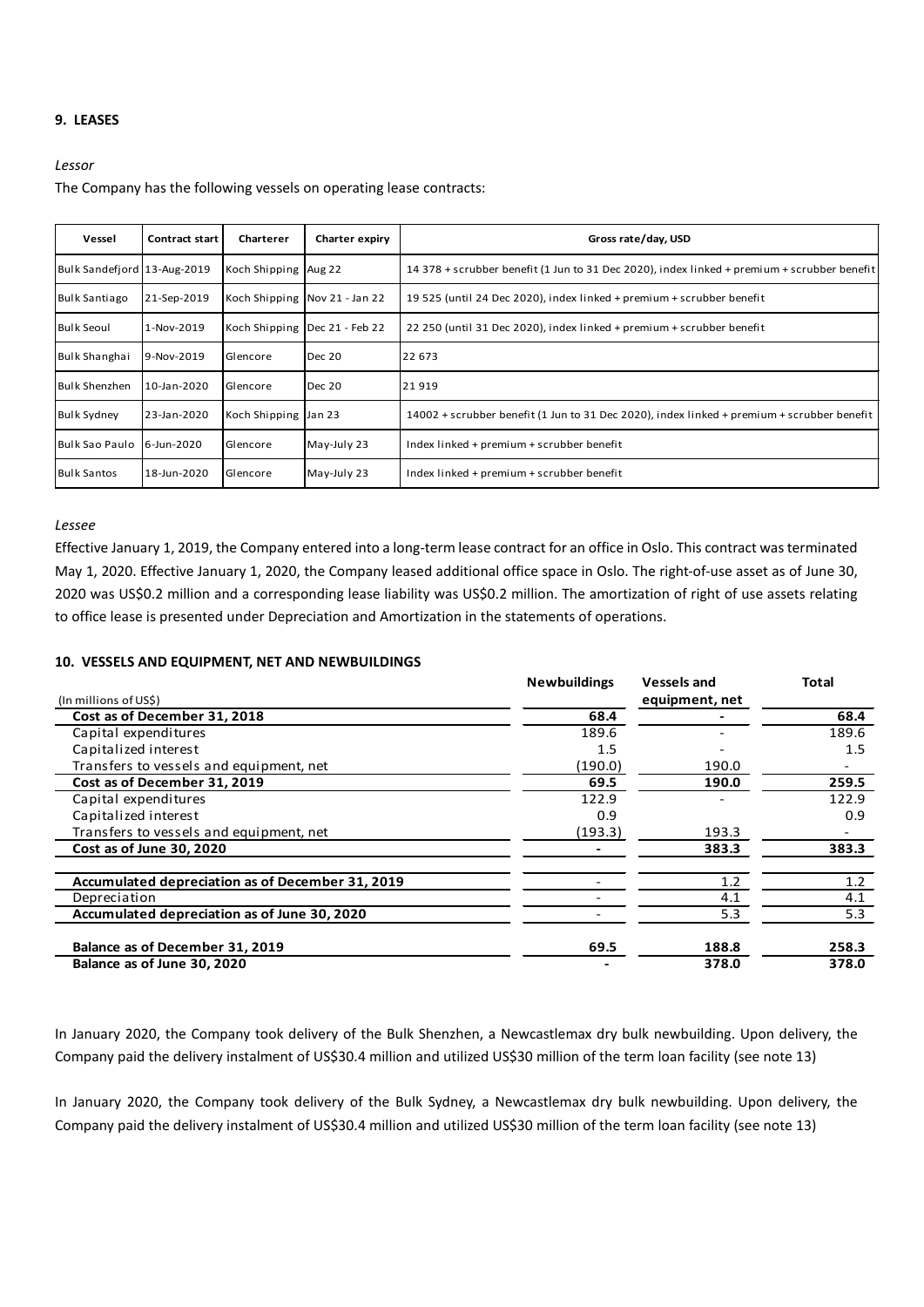In June 2020, the Company took delivery of the Bulk Sao Paulo, a Newcastlemax dry bulk newbuilding. Upon delivery, the Company paid the delivery instalment of US\$30.4 million and utilized US\$30 million of the term loan facility (see note 13)

In June 2020, the Company took delivery of the Bulk Santos, a Newcastlemax dry bulk newbuilding. Upon delivery, the Company paid the delivery instalment of US\$30.4 million and utilized US\$30 million of the term loan facility (see note 13)

# **11. OTHER LONG-TERM ASSETS**

|                       | <b>June 30,</b>          | December 31, |
|-----------------------|--------------------------|--------------|
| (In millions of US\$) | 2020                     | 2019         |
| Deferred Ioan costs   | $\overline{\phantom{0}}$ | 1.7          |
| Right-of-use asset    | 0.2                      | 0.2          |
| <b>Total</b>          | 0.2                      | 1.9          |

# **12. RELATED PARTY TRANSACTIONS**

In April 2019, the Company entered into a short-term convertible debt agreement of US\$8.0 million with the shareholders Drew Holdings Ltd., Ubon AS, Titan Credit Master Fund and MH Capital AS (a company owned by Magnus Halvorsen). The convertible debt was converted to shares in the private placement completed on May 23, 2019.

In May 2019, the Company entered into a short-term loan agreement of US\$360.0 thousand with MH Capital AS. The short-term loan was settled as part of MH Capital AS subscription of shares in the private placement completed on May 23, 2019.

In June 2019, the Company provided Magnus Halvorsen an interest-bearing loan of US\$945,827. The current loan balance is US\$0.8 million and is classified as other current assets.

In July 2019, the Company signed a Revolving Credit Facility Agreement of US\$5.5 million with Drew Holdings Ltd. The Revolving Credit Facility agreement was cancelled during the fourth quarter of 2019.

# **13. DEBT**

|                                                                       | <b>June 30,</b> | December 31, |
|-----------------------------------------------------------------------|-----------------|--------------|
| (In millions of US\$)                                                 | 2020            | 2019         |
| Pledged                                                               |                 |              |
| Term Ioan Tranche I ("Bulk Sandefjord"), balloon payment August 2024  | 28.8            | 29.6         |
| Term Ioan Tranche II ("Bulk Santiago"), balloon payment August 2024   | 28.8            | 29.6         |
| Term Ioan Tranche V ("Bulk Shenzhen"), balloon payment August 2024    | 29.6            |              |
| Term Ioan Tranche VI ("Bulk Sydney"), balloon payment August 2024     | 29.6            |              |
| Term Ioan Tranche VII ("Bulk Sao Paulo"), balloon payment August 2024 | 30.0            |              |
| Term Ioan Tranche VIII ("Bulk Santos"), balloon payment August 2024   | 30.0            |              |
| Other long term debt                                                  |                 |              |
| Vessel financing ("Bulk Seoul")                                       | 40.4            | 41.6         |
| Vessel financing ("Bulk Shanghai")                                    | 40.4            | 41.6         |
| Long-term debt, gross                                                 | 257.6           | 142.4        |
| Less current portion long term debt                                   | (14.8)          | (8.1)        |
| Less deferred loan costs                                              | (4.6)           | (2.3)        |
| <b>Total long-term debt</b>                                           | 238.2           | 132.0        |

In February 2019, the Company signed a term loan facility agreement for US\$240 million of bank financing for its newbuilding program. When the Company entered into the sale and leaseback arrangement with Ocean Yield (described below), the Company cancelled two tranches each of US\$30 million. The term loan facility carries an interest of Libor+250 bps, has an 18-year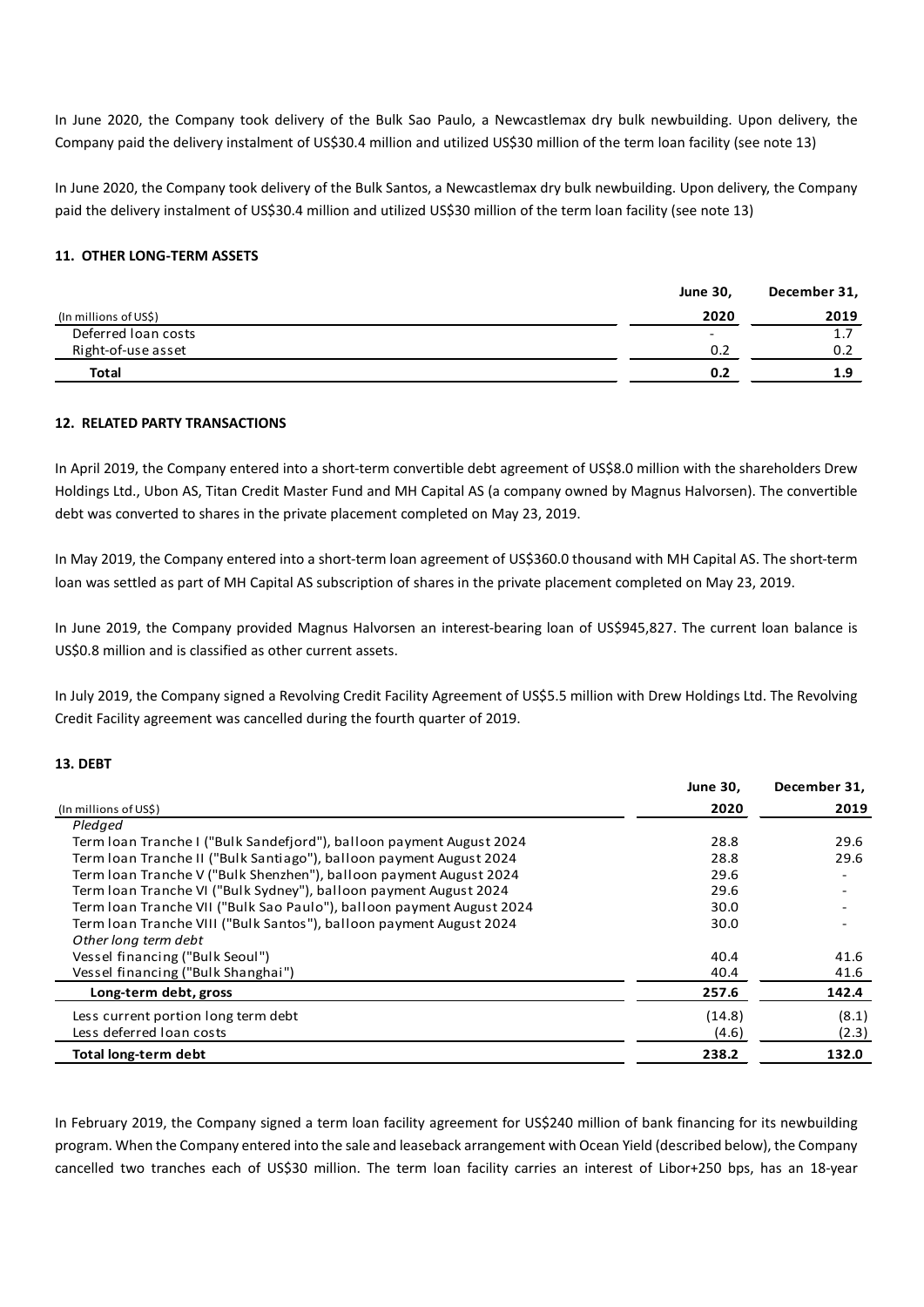repayment profile for the principle amount and a balloon repayment five years after delivery of the first vessel. The term loan facility contains financial covenants for the Group (i) value adjusted equity shall be equal to or higher than 30% of value adjusted total assets, working capital (defined as consolidated current assets minus consolidated current liabilities (excluding current portion of long term debt and subordinated shareholder loans)) shall at all times be no less than US\$0 and free and available cash shall at all times be higher of (a) US\$1.25 million per delivered vessel and (b) 5% of total debt. If a dividend is paid, available cash shall be higher of (a) US\$2.25 million per delivered vessel and (b) 7.5% of total debt on a pro-forma basis after such distribution. As of June 30, 2020, we were compliant with the covenants and our obligations under our term loan facility agreement. The vessels are pledged upon draw down of the loan facility, with cross collateral agreements in place upon each vessel within the term loan facility.

#### *Interest rate hedging*

In April 2020, the Company entered into interest rate swap agreements for a notional amount of approximately US\$177 million, effectively securing an all-in interest rate of approximately 3% for the outstanding loan under the term loan facility.. The notional amounts in the interest rate swaps have the same amortization profile as the term loan facility.

In October 2019, the Company entered into a sale and lease back arrangement with Ocean Yield for its two Newcastlemax vessels, Bulk Seoul and Bulk Shanghai. The vessels were delivered from the yard on October 30 and November 6, respectively, and were at delivery sold to Ocean Yield for a price per vessel of US\$42 million, net of a US\$5 million sellers' credit. The vessels have been chartered back to the Company on thirteen years bareboat charters which include a purchase obligation at the end of the respective charter periods and certain options to either sell or acquire the vessels during the charter periods. The bareboat charter hire is US\$6,575 per day plus an adjustment based on LIBOR plus a margin of 450 basis points. Since the Company has purchase obligations at the end of the charter periods, the Company has accounted for the transaction as a financing arrangement. The Company has pledged the shares in the subsidiaries chartering the vessels back from Ocean Yield and issued certain guarantees in line with standard terms contained in sale and leaseback transactions.

The outstanding debt as of June 30, 2020 is repayable as follows:

| (In millions of US\$) |       |
|-----------------------|-------|
| 2020                  | 7.4   |
| 2021                  | 14.8  |
| 2022                  | 14.8  |
| 2023                  | 14.8  |
| 2024                  | 146.5 |
| Thereafter            | 59.3  |
|                       | 257.6 |

#### **14. FINANCIAL ASSETS AND LIABILITIES**

#### **Foreign currency risk**

The majority of our transactions, assets and liabilities are denominated in United States dollars. However, we incur expenditure in currencies other than United States dollars, mainly in Norwegian Kroner. There is a risk that currency fluctuations in transactions incurred in currencies other than the functional currency will have a negative effect of the value of our cash flows. We are then exposed to currency fluctuations and we may enter into foreign currency swaps to mitigate such risk exposures.

#### **Fair values**

The guidance for fair value measurements applies to all assets and liabilities that are being measured and reported on a fair value basis. This guidance enables the reader of the financial statements to assess the inputs used to develop those measurements by establishing a hierarchy for ranking the quality and reliability of the information used to determine fair values. The same guidance requires that assets and liabilities carried at fair value should be classified and disclosed in one of the following three categories based on the inputs used to determine its fair value: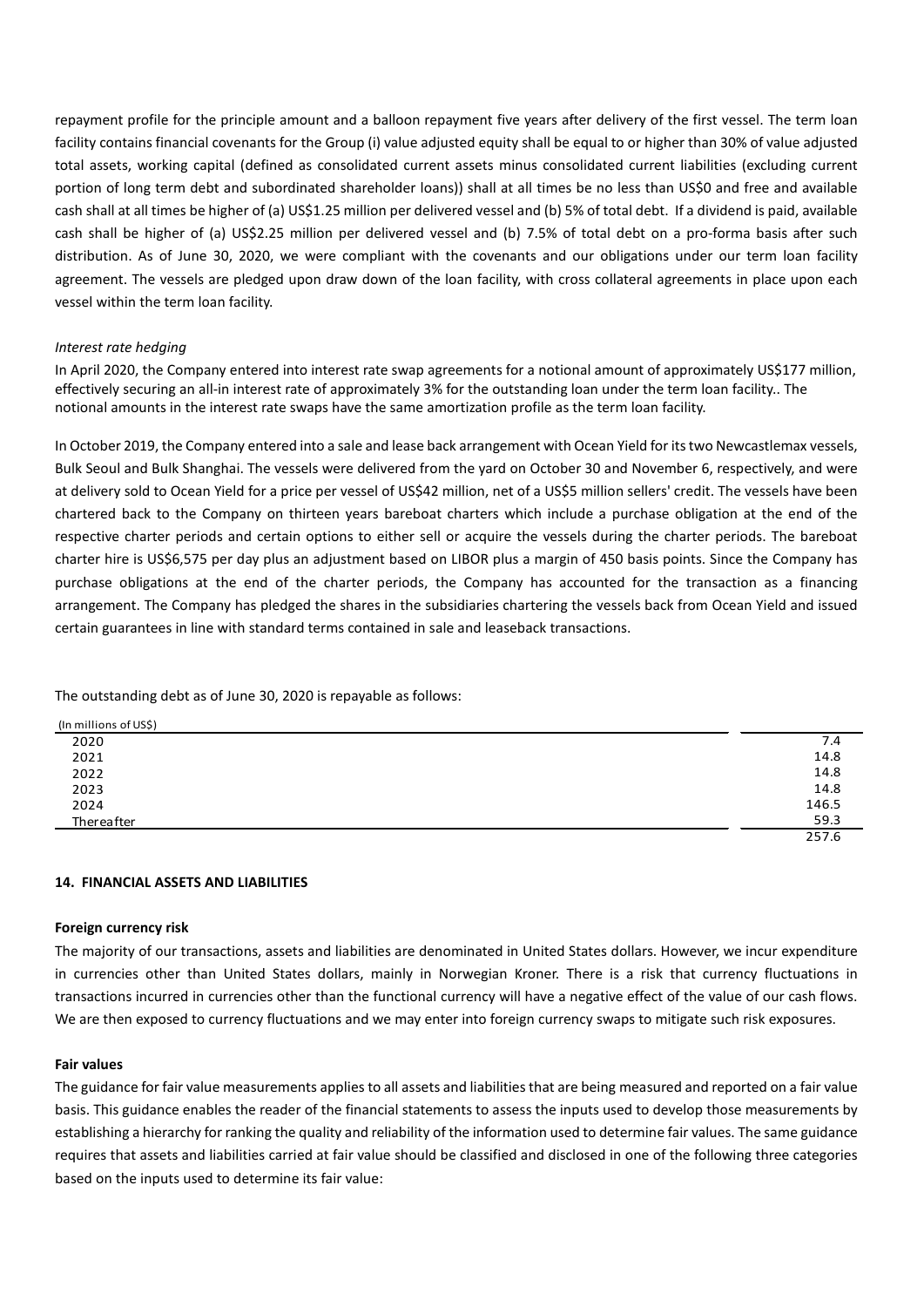Level 1: Quoted market prices in active markets for identical assets or liabilities;

Level 2: Observable market based inputs or unobservable inputs that are corroborated by market data;

Level 3: Unobservable inputs that are not corroborated by market data.

The carrying value and estimated fair value of our cash and financial instruments are as follows:

|                                                   |           | <b>June 30,</b> | December 31, |
|---------------------------------------------------|-----------|-----------------|--------------|
| (In millions of US\$)                             | Hierarchy | 2020            | 2019         |
| Assets                                            |           |                 |              |
| Cash and cash equivalents                         |           | 16.3            | 20.1         |
| Restricted cash                                   |           | 0.1             | 0.1          |
| Other current assets (interest rate swaps)        |           | 0.6             |              |
| <b>Liabilities</b>                                |           |                 |              |
| Current portion of long-term debt                 |           | 14.8            | 8.1          |
| Long-term debt*                                   |           | 238.2           | 132.0        |
| Other long-term liabilities (interest rate swaps) |           | 2.2             |              |
| Other current liabilities (interest rate swaps)   |           | 0.1             |              |

\*Fair value of long-term debt is estimated at US\$242.8 million and US\$134.3 million as of June 30, 2020 and December 31, 2019 as the numbers in the table are presented net of deferred loan costs.

Financial instruments included in the consolidated accounts within 'Level 1 and 2' of the fair value hierarchy are valued using quoted market prices, broker or dealer quotations or alternative pricing sources with reasonable levels of price transparency.

There have been no transfers between different levels in the fair value hierarchy during the periods presented.

#### **Concentrations of risk**

There is a concentration of credit risk with respect to cash and cash equivalents to the extent that nearly all of the amounts are carried with Danske Bank. However, we believe this risk is remote, as Danske Bank is an established financial institution.

#### **15. SHARE BASED PAYMENT COMPENSATION**

In January 2019, the Board of Directors established a long-term incentive plan and approved a grant of 740,000 options to employees and directors. Further, 740,000 of the Company's authorized but unissued share capital was allocated for this purpose. The share options will have a five-year term and will vest equally one quarter every six months commencing on June 30, 2019 over a two year vesting period. The exercise price is US\$10.0 and will be reduced with any dividends paid. The total estimated cost is approximately US\$2.1 million and will be expensed over the requisite service period. US\$0.1 and US\$0.3 million have been expensed for the three and six months ended June 30, 2020, respectively.

# **16. COMMITMENTS AND CONTINGENCIES**

The Company insures the legal liability risks for its shipping activities with Assuranceforeningen SKULD and Assuranceforeningen Gard Gjensidig, both mutual protection and indemnity associations. As a member of these mutual associations, the Company is subject to calls payable to the associations based on the Company's claims record in addition to the claim records of all other members of the associations. A contingent liability exists to the extent that the claims records of the members of the associations in the aggregate show significant deterioration, which result in additional calls on the members.

To the best of our knowledge, there are no legal or arbitration proceedings existing or pending which have had or may have significant effects on our financial position or profitability and no such proceedings are pending or known to be contemplated.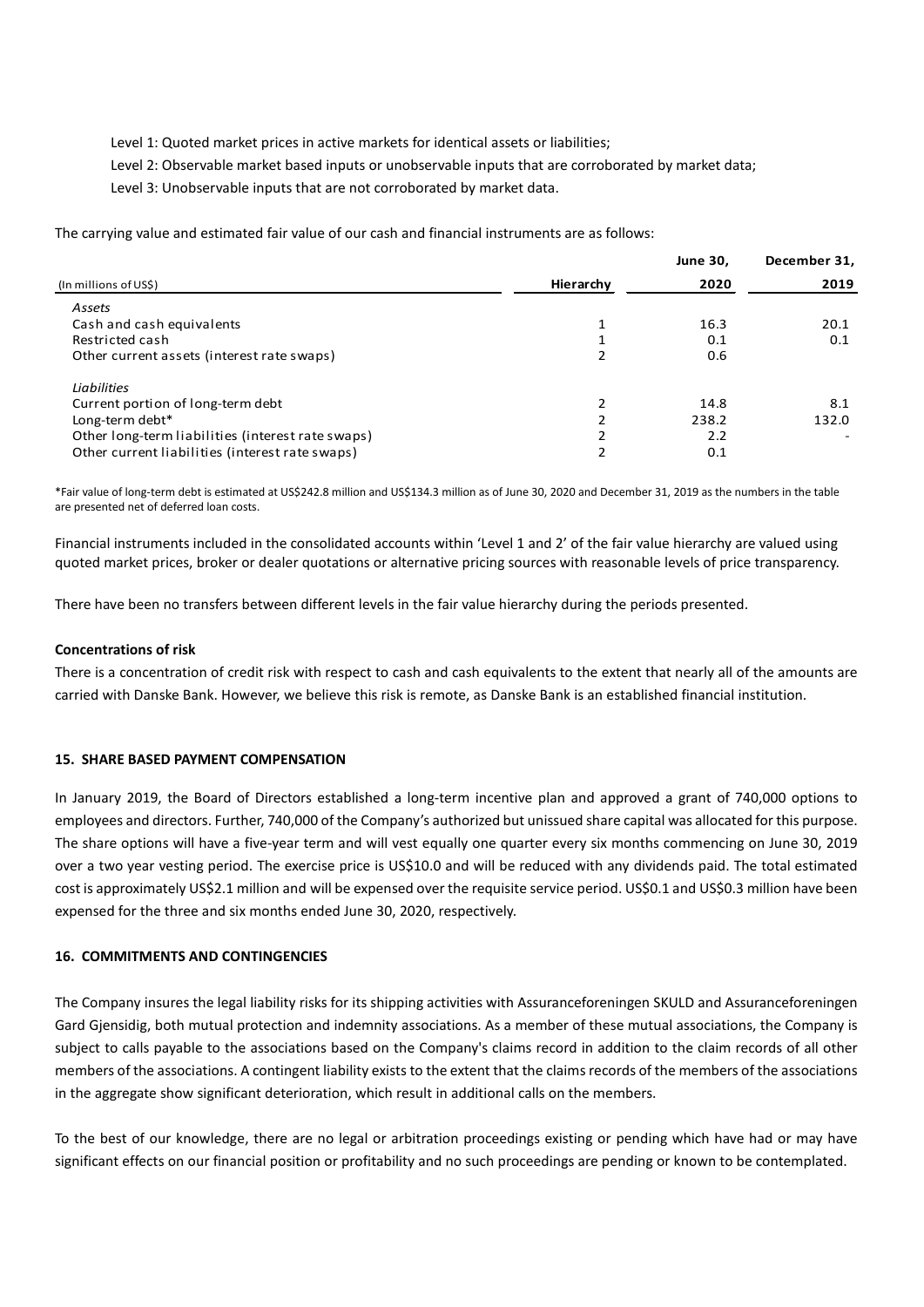# **17. SUBSEQUENT EVENTS**

# *Reduction of Share Premium Account (APIC)*

At the 2020 Annual General Meeting held August 10, 2020, it was approved to reduce the Share Premium Account (APIC) of the Company by US\$15 million and to credit the same amount resulting from the reduction to the Company's Contributed Surplus account, with immediate effect.

# *Dividend*

In August 2020, the Company declared a dividend of US\$0.01 per share for July 2020.